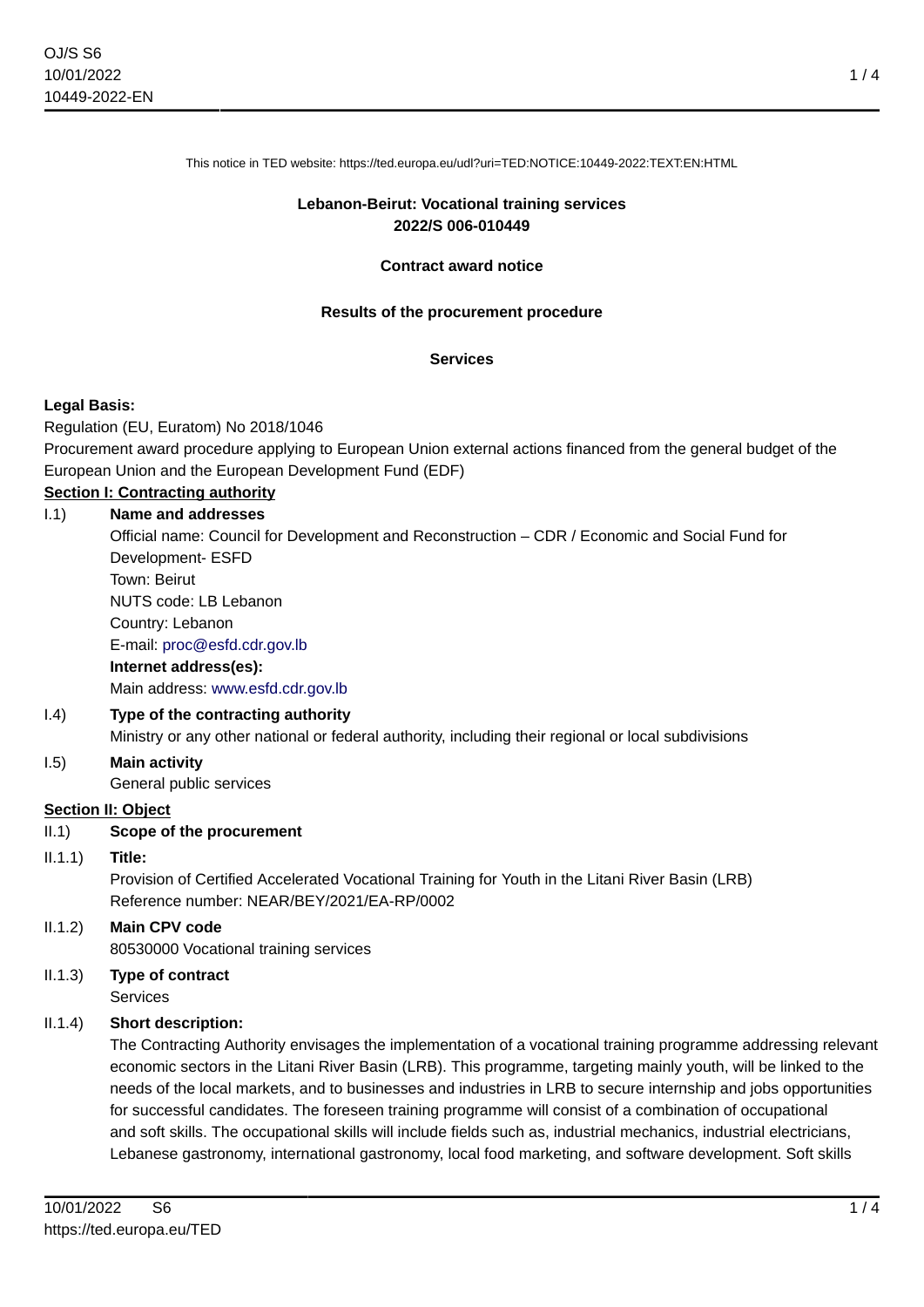will touch skills such as information technology, English language, communication skills and others. The training programme will be certified by international training agencies. Environmental compliance will be a crosscutting element of learning and practice in the vocational training.

- II.1.6) **Information about lots** This contract is divided into lots: no
	- II.1.7) **Total value of the procurement (excluding VAT)** Value excluding VAT: 600 000.00 EUR
	- II.2) **Description**
	- II.2.2) **Additional CPV code(s)** 80530000 Vocational training services

# II.2.3) **Place of performance** NUTS code: LB Lebanon Main site or place of performance: Lebanon (Near and Middle East)

II.2.4) **Description of the procurement:** Provision of Certified Accelerated Vocational Training for Youth in the Litani River Basin (LRB)

# II.2.5) **Award criteria**

Quality criterion - Name: Technical score / Weighting: 80 Cost criterion - Name: Financial score / Weighting: 20

- II.2.11) **Information about options** Options: no
- II.2.13) **Information about European Union funds** The procurement is related to a project and/or programme financed by European Union funds: yes Identification of the project:

Neighbourhood- ENI/2017/40299 - Local development programme along the Litani River Basin

# II.2.14) **Additional information**

# **Section IV: Procedure**

- IV.1) **Description**
- IV.1.1) **Type of procedure** Restricted procedure

# IV.1.3) **Information about a framework agreement or a dynamic purchasing system**

IV.1.8) **Information about the Government Procurement Agreement (GPA)** The procurement is covered by the Government Procurement Agreement: no

# IV.2) **Administrative information**

- IV.2.1) **Previous publication concerning this procedure** Notice number in the OJ S: [2021/S 035-083935](https://ted.europa.eu/udl?uri=TED:NOTICE:83935-2021:TEXT:EN:HTML)
- IV.2.8) **Information about termination of dynamic purchasing system**
- IV.2.9) **Information about termination of call for competition in the form of a prior information notice**

# **Section V: Award of contract**

**Contract No:** ENI/2021/ 427-926

### **Title:**

Provision of Certified Accelerated Vocational Training for Youth in the Litani River Basin (LRB)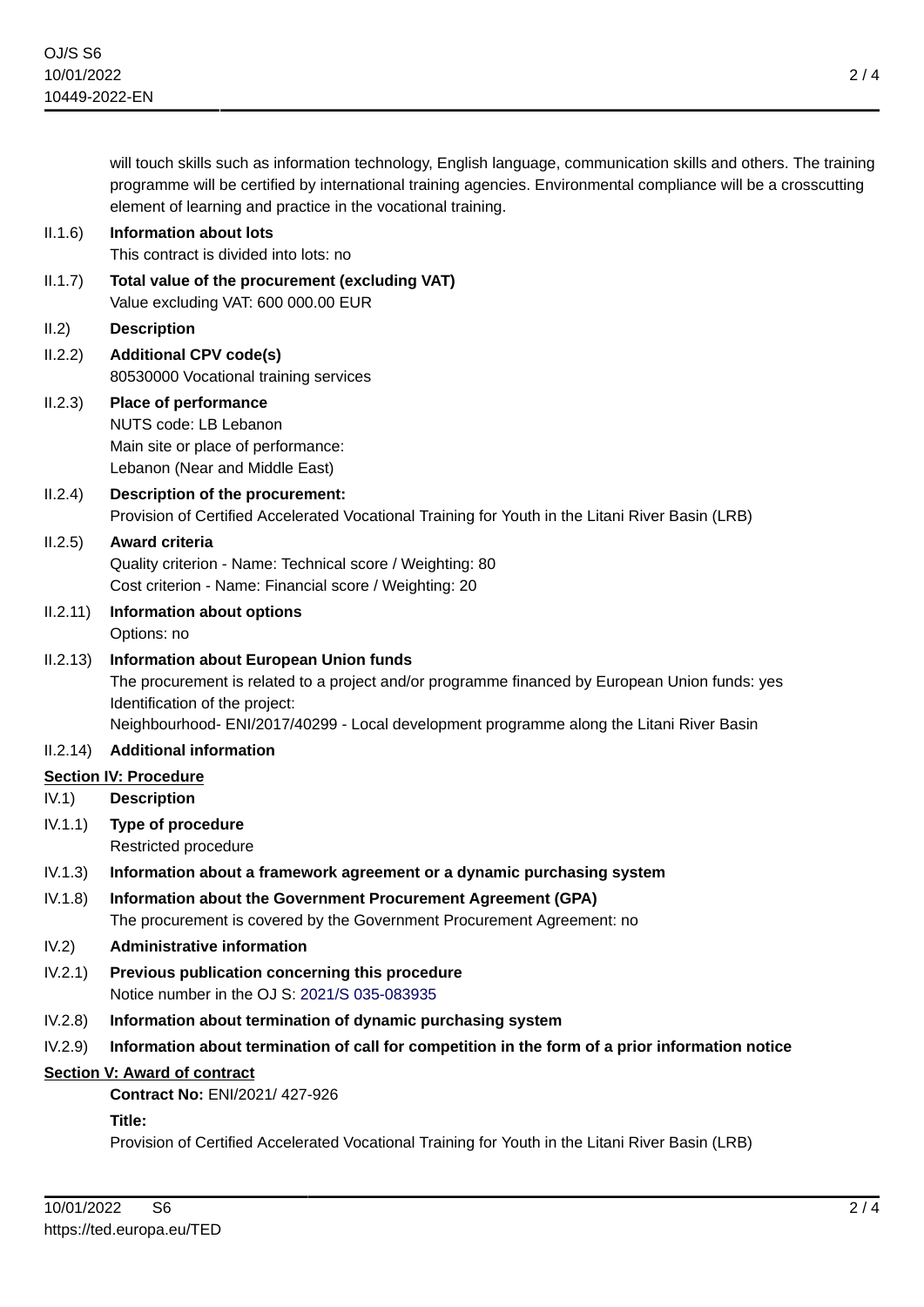3 / 4

A contract/lot is awarded: yes

# V.2) **Award of contract**

- V.2.1) **Date of conclusion of the contract:** 01/12/2021
- V.2.2) **Information about tenders** Number of tenders received: 6 The contract has been awarded to a group of economic operators: no

# V.2.3) **Name and address of the contractor**

Official name: EURECNA S.P.A. CNA INTERNATIONAL SERVICES National registration number: 03804880270 Postal address: Via Della Pila 3/A, 30175 Marghera Town: Venezia NUTS code: ITH35 Venezia Country: Italy Internet address: <www.eurecna.it> The contractor is an SME: no

V.2.4) **Information on value of the contract/lot (excluding VAT)** Initial estimated total value of the contract/lot: 580 000.00 EUR Total value of the contract/lot: 580 000.00 EUR

## V.2.5) **Information about subcontracting**

# **Section VI: Complementary information**

- VI.3) **Additional information:**
	- Shortlisted companies:

1. Eurecna S.p.A CNA Veneto International Services

ipcenter.at GmbH

2. European Profiles S.A

Integration International Management Consultants GmbH

Intertech Group SAL

- 3. GOPA Worldwide Consultants GmbH
- 4. IBF International Consulting SA

ENAIP NET Impresa Sociale S.c.r.l.

5. OCA Global Consulting and Technical Advisory Services S.L.U.

INBAS GmbH

Makhzoumi Foundation

6. Sequa gGmbH –Ausbildungsverbund Teltow e. V. (AVT)

Consultation and Research Institute (CRI)

7. Team International Engineering & Management Consultants SARL

PEM Consult GmbH

8. WE global (IT)

BEST Institut für berufsbezogene Weiterbildung und Personal training GmbH

# VI.4) **Procedures for review**

VI.4.1) **Review body**